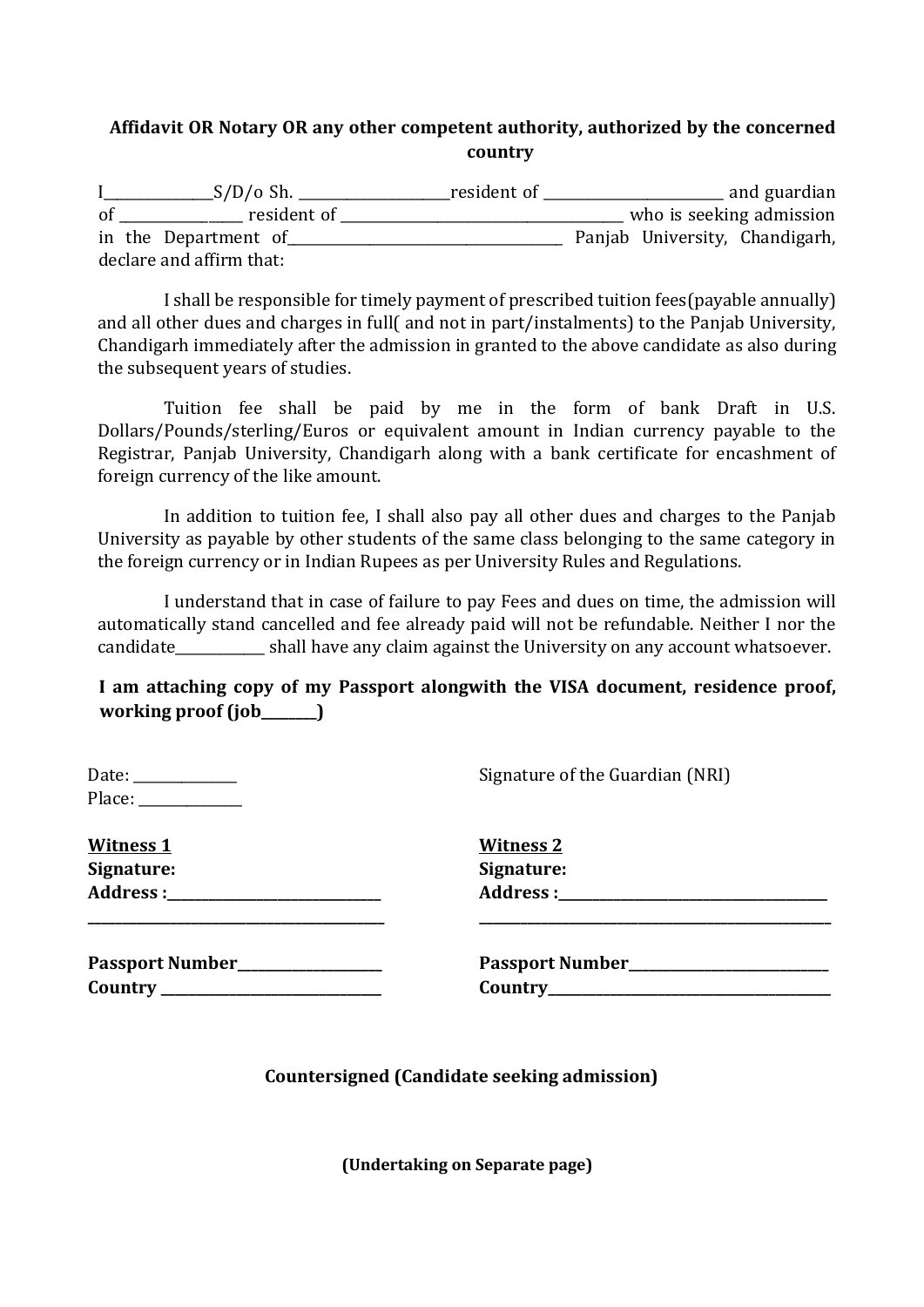## **UNDERTAKING**

I \_\_\_\_\_\_\_\_\_\_\_\_\_\_\_\_\_\_S/D/o Sh. \_\_\_\_\_\_\_\_\_\_\_\_\_\_\_ undertake and affirm that I am a NRI and living in \_\_\_\_\_\_\_\_\_\_\_\_\_\_\_\_\_\_\_\_\_\_\_\_\_ my address in \_\_\_\_\_\_\_\_\_\_\_\_is \_\_\_\_\_\_\_\_\_\_\_\_\_\_\_\_\_\_\_\_\_\_\_\_\_\_\_\_\_\_. I am guardian of Mr /Miss \_\_\_\_\_\_\_\_\_\_\_\_\_\_\_\_\_. The affidavit, as desired, is enclosed herewith for his/her admission in\_\_\_\_\_\_\_\_\_\_\_\_\_\_\_\_\_\_\_\_\_\_\_\_\_\_\_ under NRI quota. I undertake to pay his/her tuition fees (payable annually) and all other dues and charges in foreign currency after his/her admission and during subsequent years to the Panjab University, Chandigarh.

This affidavit is prepared in India because at present I am residing in India. [Mention, if applicable]

Date: \_\_\_\_\_\_\_\_\_\_\_\_\_\_\_ Signature of the Guardian (NRI)

Place: \_\_\_\_\_\_\_\_\_\_\_\_\_\_\_